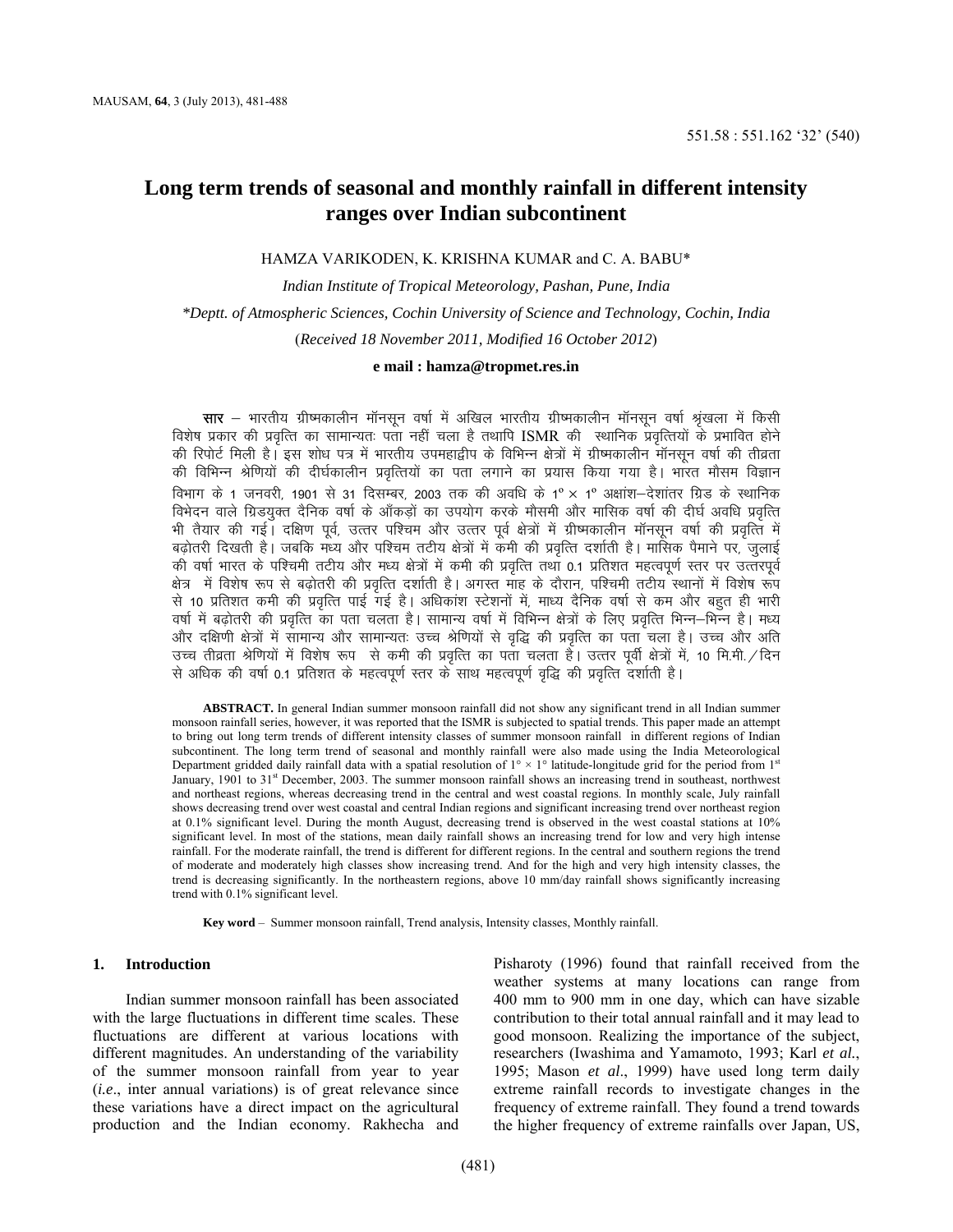UK, China and much of South Africa. However, there have not been systematic attempts to study the possible significance of variability in the extreme rainfall events although several papers treat the problem of the long term fluctuations in monthly, seasonal and annual rainfall over India (Dhar *et al*., 1982; Mooley and Parthasarathy, 1984; Alvi and Koteswaram 1985; Rupakumar *et al*., 1992). Many investigators have looked for regular patterns of droughts and floods in the Indian summer monsoon rainfall data. Some have speculated that the variations in sunspot cycle may be associated with regular patterns of droughts and floods (Jagannathan and Bhalme, 1973; Kailas and Narasimha, 2000).

Long term trends of ISMR for the country as a single unit as well as for smaller regions have been studied extensively (Parthasarathy, 1984; Rupakumar *et al*., 1992; Goswami *et al*., 2006; Guhathakurta and Rajeevan, 2008). Most of the studies are based on the rainfall series constructed by Parthasarathy *et al*. (1994). The variability of ISMR was extensively studied by many researchers in different temporal and spatial domains (Mooley and Parthasarathy, 1984; Parthasarathy, 1984; Parthasarathy *et al*., 1994; Pant *et al*., 1988; Parthasarathy *et al.*, 1990; Hamza and Babu, 2007). Goswami *et al*. (2006) made a comprehensive study of trends in three different intensity classes such as moderate (5<R<100 mm/day), heavy (R>100 mm/day) and very heavy (R>150 mm/day) of ISMR and found that moderate intensity ranges show a decreasing trend while heavy and very heavy intensity ranges show significant increasing trend over Central India. Guhathakurta and Rajeevan (2008) studied the long term trends of rainfall using 103 year data set over the Indian meteorological sub-divisions and they found that three subdivisions (Kerala, Jharkhand and Chattisgarh) are showing decreasing trends and eight increasing trend in other eight meteorological sub-divisions. In a country like India, with large spatial and temporal variability of monsoon rainfall, it is obvious that the characteristics of the different monsoon rainfall over spatial domains are different for different intensity classes. Therefore, it is imperative to study the trends of the seasonal and monthly rainfall in different intensity classes over different regions. The present study is focused to understand the trends in different intensity ranges over different parts of Indian subcontinent. We analyzed the trends in southwest monsoon rainfall as a whole and monthly scales for all the different intensity classes.

### **2. Data and methodology**

The present study utilizes the gridded rainfall data for 103 year period (1901-2003) available from India Meteorological Department (IMD) (Rajeevan *et al*., 2008). The gridded data is available with a spatial



**Fig. 1.** Daily mean rainfall (mm/day) for the years 1901-2003. The boxes are marked as B1 to B5 representing southwest, southeast, central India, northwest and northeast regions respectively

Resolution of  $1^{\circ} \times 1^{\circ}$  latitude-longitude grid and a temporal resolution of a day. The IMD has daily archive of rainfall data of more than 100 years for many stations and a daily gridded rainfall data set for a long period (1901-2003) was prepared. In order to remove the temporal in homogeneities, it was developed by considering 1476 stations which had a minimum 90% data availability. Before interpolation (Shepard, 1968), the observed station rainfall data set was subjected to multistage quality control analysis (Rajeevan *et al*., 2006; Rajeevan *et al*., 2008; Guhathakurta and Rajeevan, 2008). The geographical area,  $6.5^{\circ}$  N to  $37.5^{\circ}$  N,  $66.5^{\circ}$  E to 101.5° E was considered for interpolating the station rainfall data to gridded rainfall data. Based on the mean rainfall, we classified the Indian region into five different rainfall zones. Each zone has almost uniform rainfall in the spatial domain. Fig. 1 shows the daily mean rainfall for the entire period of study  $(1<sup>st</sup>$  January, 1901 to  $31<sup>st</sup>$ December, 2003) and the five grid boxes from B1 to B5 are marked as the study regions. Moreover, we analyzed the trends of rainfall in different intensity classes. These intensity classes were classified as very small  $(VS = 0.01)$  $\le$  R  $\le$  2.5), small (SM = 2.50  $\le$  R  $\le$  5), moderate (MO = 5.00 < R  $\leq$  10), moderately high (MH = 10.00 < R  $\leq$  15), high (HI = 15.00 < R  $\leq$  20), and very high (VH = R 20), where R is the intensity of rainfall.

## **3. Results and discussion**

## 3.1. *Linear trends in summer monsoon rainfall over different rainfall zones*

Indian monsoon rainfall has been characterized with the intra-seasonal, inter-annual and inter-decadal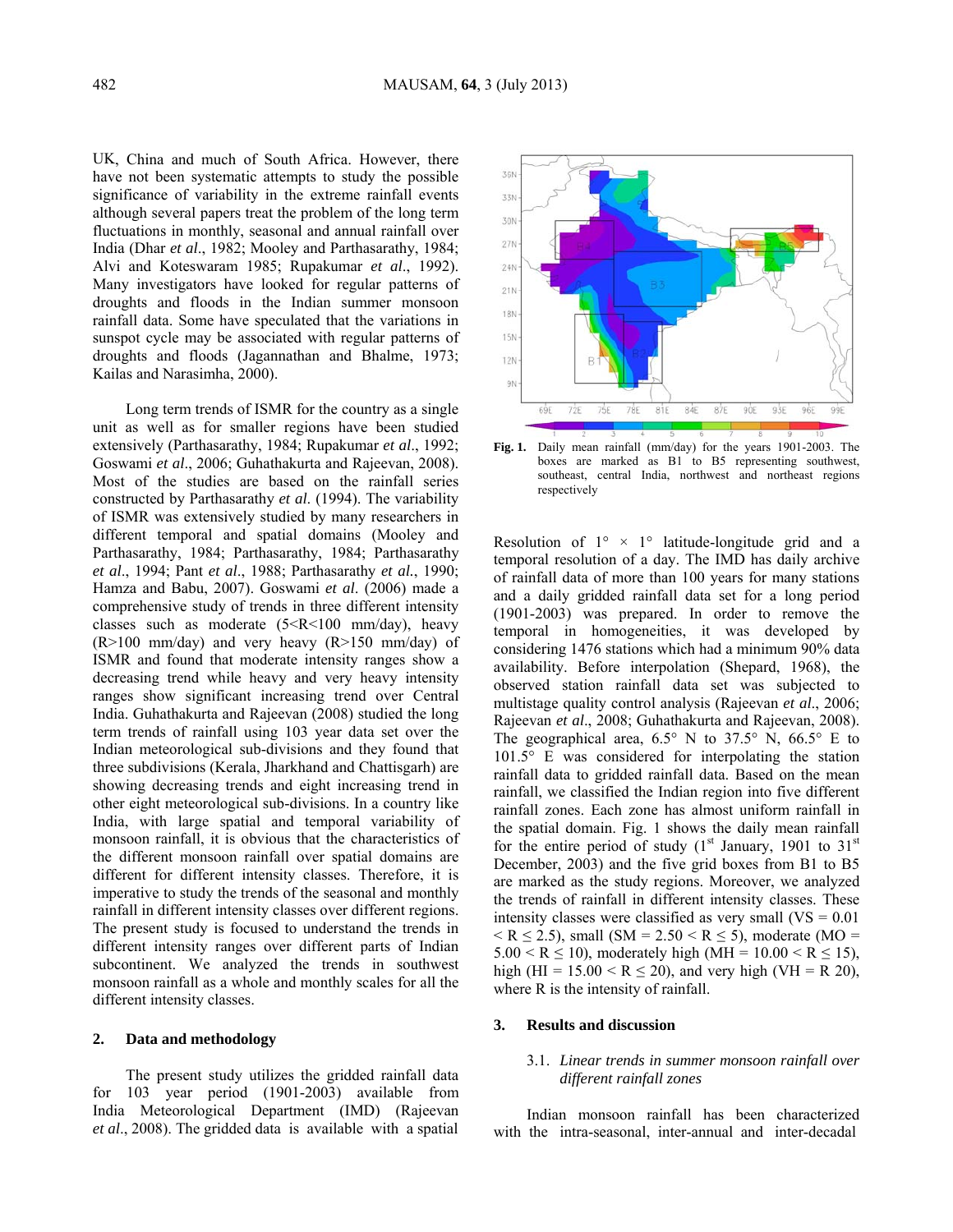

**Fig. 2.** Year to year variability of ISMR for the period 1901-2003 for different regions from B1 to B5. The trend line is given for individual locations. The regression equation is also given near to the trend line



**Fig. 3.** Linear trend of different months in the summer monsoon period for different regions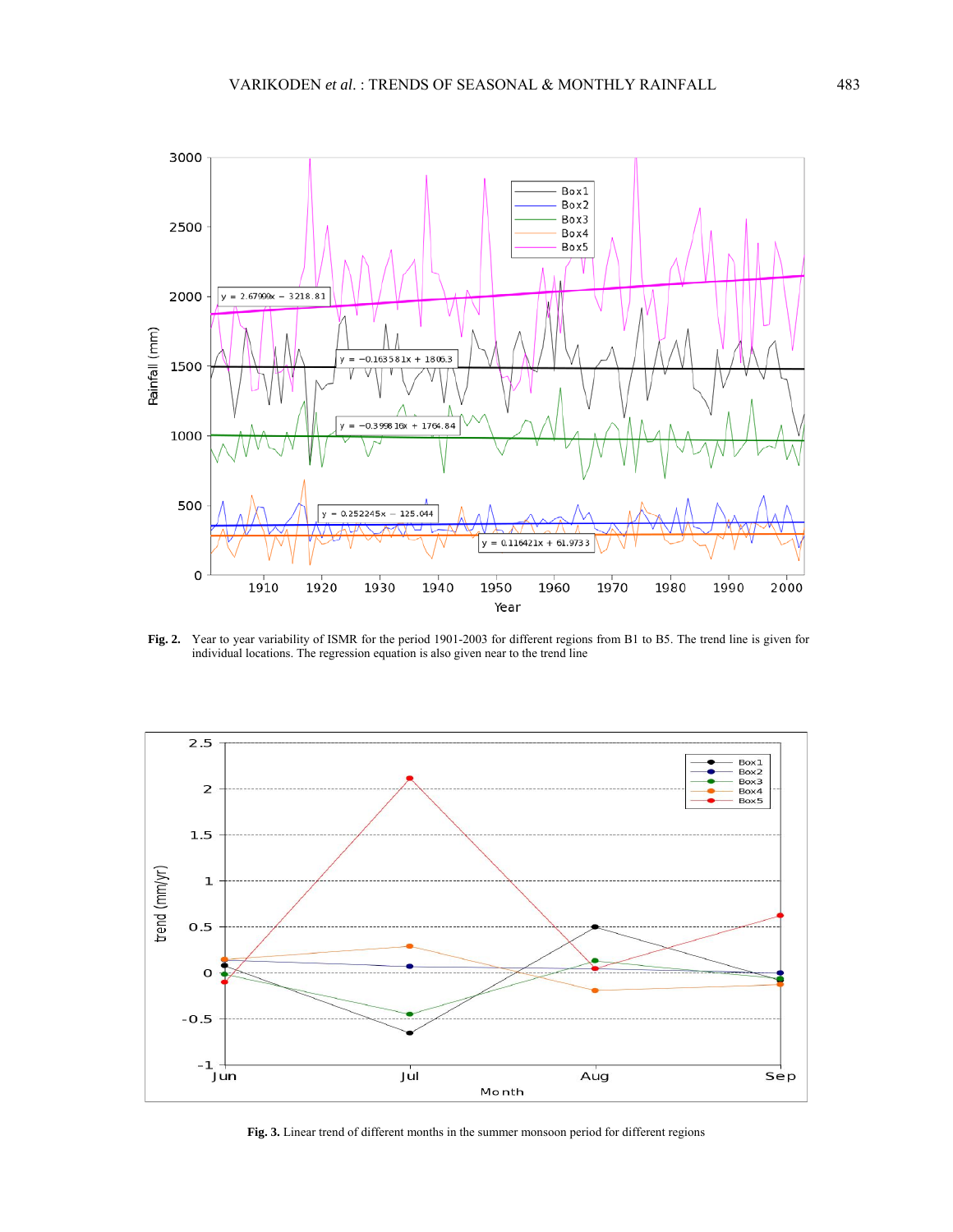

**Figs. 4(a-e).** Scatter plot between the mean daily rainfall and its trend during the southwest monsoon period, (a) west coastal (b) southeast, (c) central India, (d) northwest and (e) northeast regions

variability (Ajayamohan and Goswami, 2000). In all the five zones selected here, we noticed variability of different time scales. Fig. 2 gives the time series of summer monsoon rainfall from 1901 to 2003 for the five different regions marked in the Fig. 1. We noticed negative trends in the west coastal and central Indian boxes and positive trends in other three regions. The significance was tested based on the F-distribution test and found that the positive trend in the Box5 is significant at 5% level. However all other trends are not statistically significant. While examining carefully, ISMR is subjected to long term change by increasing/decreasing the total amount of rainfall in certain places.

# 3.2. *Trend analysis of different months of ISMR over different zones*

Monthly trends of rainfall were calculated from the IMD gridded rainfall data set for the period 1901-2003. Values of trends are different for different months during summer monsoon for all the zones considered here (Fig. 3) and we found that the trends vary widely from July to September (during summer monsoon season). For the west coastal stations, the trend during June is not much significant. However, during the month of July and August, the rainfall trends are significant at 10% level, however, during July the trend is negative and that during August is positive. Therefore, the decrease in rainfall during July may be compensated by the increase in rainfall during August. The June and September months do not have significant trends. In the case of southeast regions (Box2), the rainfall pattern does not show any significant trend in any of the monsoon months. Even though the trend is not significant, the long term trend shows a slight positive value indicating an over all increase in total rainfall, *i.e*., strengthening of the southwest monsoon over southeast regions. Central India (Box3) where the monsoon rainfall is dominant and mostly the rainfall pattern is homogeneous (Dahale and Puranik 2000; Goswami *et al*., 2006). In central India we noticed a significant (5% level) decrease in tendency of rainfall pattern during July and a slight positive trend during August. The decreasing trends in other three months led the ISMR to a long term decrease of about 0.4 mm/year. Northeastern region is behaving differently from the other three regions. Significant positive trends are found during June and July and these are significant at 5% and 10% significant levels respectively. In the month of August a slight decreasing trend is observed. In the northwestern regions, the summer monsoon rainfall shows an increasing trend of 2.7 mm/year (significant at 5% level). The monthly trend in this area is positive in summer months except June (not significant). The positive trend in the month of July is significant at 0.1% and that during September is at 10% significant level. These two months together contribute almost 50% of summer monsoon rainfall over the region.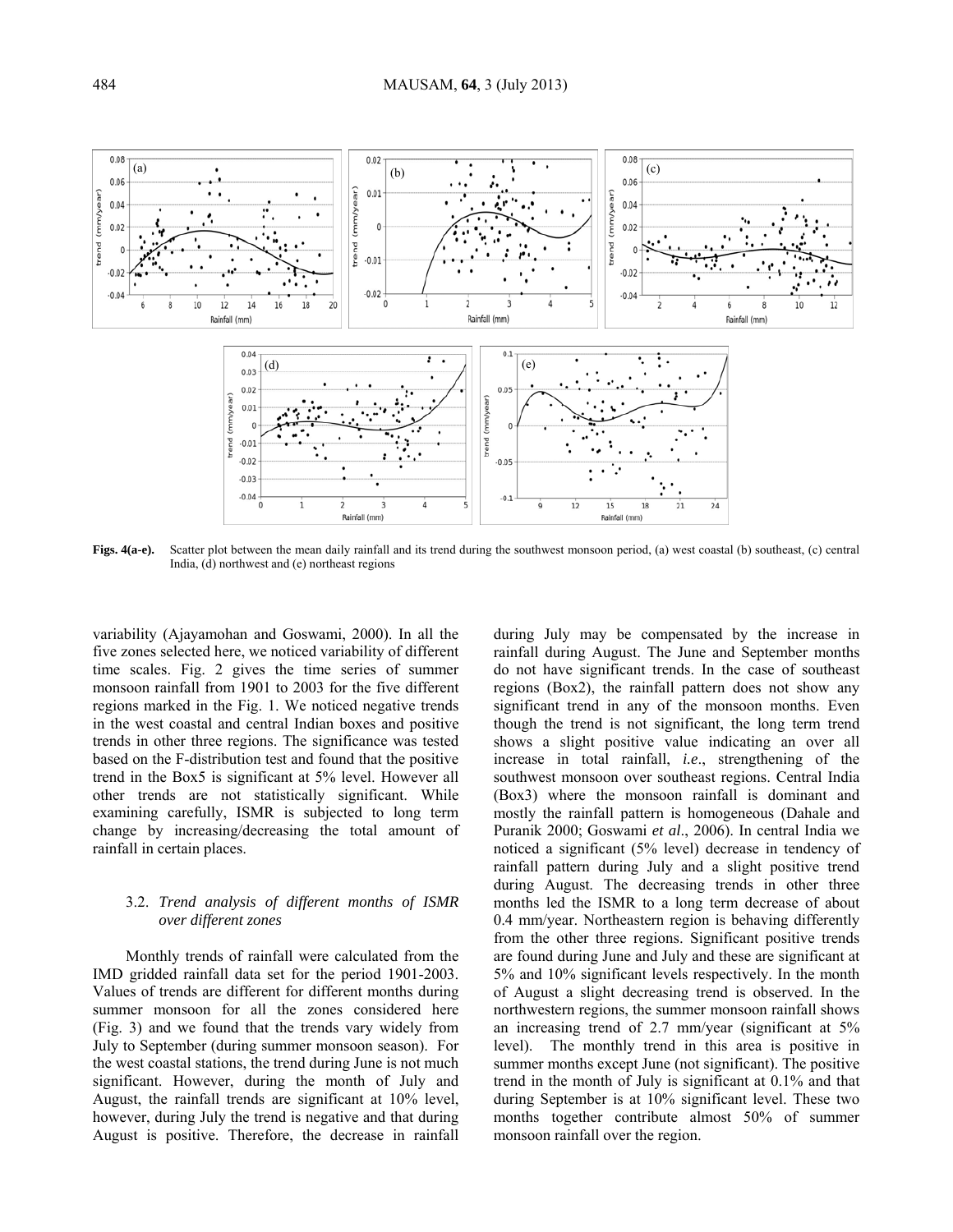

**Fig. 5.** Long term trends of number of rainy days in different intensity classes for all the five grid boxes. The significant levels corresponding to the values are given in the figure

# 3.3. *Relation between daily long term trend and mean daily rainfall*

Fig. 4 shows the relation between mean daily rainfall and daily trend for different regions of Indian subcontinent and found that the relation between them is different for different stations. In the west coastal region, the polynomial fit shows a distinct increasing trend in the low intensity classes up to about 10 mm/day and thereafter the fit shows a decreasing trend. In the Box2, there is no distinct relationship between the trend and the mean daily rainfall. In this region, the mean daily rainfall is very less while comparing to Box1, 3 and 5. In Box3 (Central India), the mean daily rainfall below 5 mm/day shows decreasing trend in the polynomial fit and shows a slight increase from 4 mm/day to 10 mm/day and the fit shows again a decreasing slope above 10 mm/day. In central India, the rainfall shows an over all decreasing trend for the long term scale. In the case of northwestern regions, the intensity classes above 3.5 mm/day and below 1.5 mm/day show distinct increasing trends. In the northeast region, the mean daily rainfall shows an increase in all the intensity classes except between 9-12 mm/day. In this region, about 87% of the rainfall registered is above 12 mm/day and therefore, the rainfall contribution is very high from these intensity ranges. In general, the northeast region shows a very high and significant positive trend in the long term scale.

# 3.4. *Linear trend of ISMR in different intensity classes*

Here, we made a detailed analysis of different intensity classes of rainfall in all the five zones. The intensity classes and their ranges are given in methodology section. In the paper Goswami *et al*. (2006) the authors described the trends of rainfall in moderate, high and very high intensity ranges over central Indian region during the southwest monsoon period. However, they have not reported the trends in other regions. Here, we made a detailed analysis of different intensity classes of rainfall in all the five zones. We counted the number of non rainy days and rainy days in different intensity classes and inferred the trends of each category (Fig. 5). In the west coastal areas (Box1) shows that an increase in the number of non rainy days (10 days/decade) and this value is significant at 5% level. This indicates that the total number of rainy days are decreasing almost 10 days in a decade. Similarly the number of rainy days in the SM intensity class shows a decreasing trend while MH rainy days show an increasing trend (both are significant at 10% level). In general, the intensity classes below MO show decreasing and above that show increasing trends. In the southeastern regions (Box2) there were no considerable decrease/increase in number of rainy days in any of the intensity classes. In the case of central India (Box3), the number of rainy days in HI and VH intensity classes show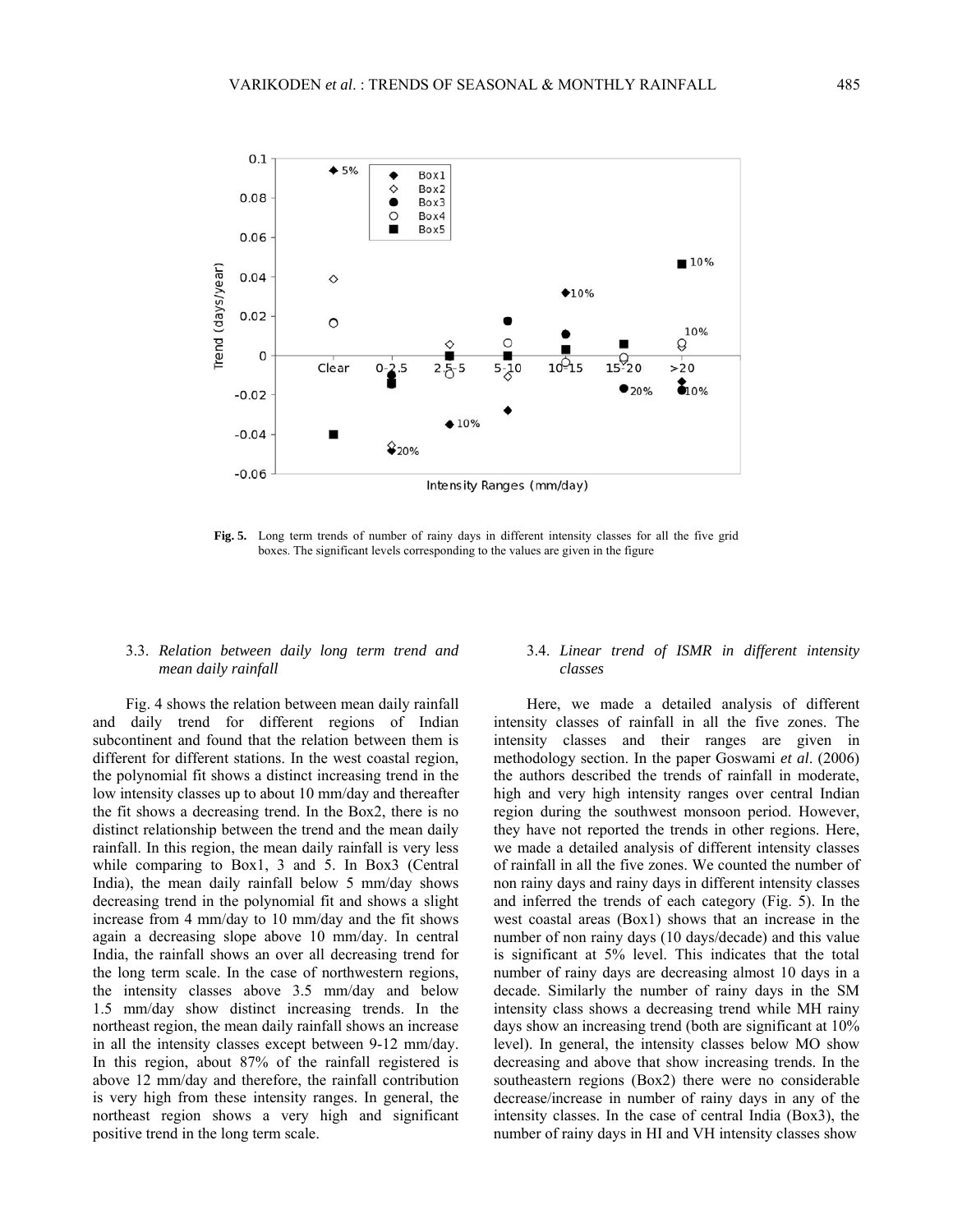

**Fig. 6.** Long term trend of ISMR in different intensity classes for different regions of Indian subcontinent. The intensity classes are categorized as very small, small, moderate, moderately high, high and very high

considerable decreasing trend while the MO and MH intensity classes show increasing trends, even though it is not significant statistically. However, the decreasing trend in the VH intensity class is significant at 10% level. In the northeastern regions (Box4), the number of days with VH intensity rainfall shows an increasing trend significant at 10% level even though the number is relatively small. The average number of VH intensity rainfall days in a year is about 11 day/decade. No considerable increase/decrease in the rainy days for other intensity classes were observed. The northwest Indian region (Box5) shows an increasing trend in the VH intensity class with a significant level of 10%. For all other classes the number of rainy days does not show any remarkable changes in linear trend. However, the number of rainy days in the VH intensity class affects considerably the annual rainfall over the region.

Fig. 6 shows the trends in the amount of daily rainfall in all the different intensities over different parts of Indian subcontinent. This pattern is different from the Fig. 4 because here we considered all the individual days and in the previous section, we considered the mean of every day for the 103 year period. In this section, we are describing the daily rainfall whereas in the previous section we described the mean daily rainfall. VH intensity class shows a decreasing trend in the west coastal regions. In the southeastern region, no significant trend was observed. However, MO, MH and VH intensity classes show positive trend in the trend line. Central India shows significant decreasing rainfall amount in the HI and VH intensity classes and both are significant at 10% and 5% levels respectively during the southwest monsoon season. This decreasing trend may be contributing mainly from the month July, as explained earlier about the decreasing trend in the monthly total rainfall. The intensity classes SM, MO and MH show a positive trend even though they are not so significant. In the northwest India the significant trends are not observed in any of the intensity classes. Similarly in the northeast region, the VH and HI intensity classes show increasing trend with 0.1% and 5% significant levels.

## **4. Summary of the work**

This paper tried to bring out the different trends of seasonal, monthly rainfall during the summer monsoon season over different topographical regions of Indian subcontinent. The country is subjected to monsoonal rainfall and the main rainy season is southwest monsoon in most parts of India except over southeastern region. The summer monsoon rainfall shows increasing trend in southeast, northwest and northeast regions, whereas decreasing trend in the central and west coastal regions (Guhathakurtha and Rajeevan, 2008). We observed significant trend only in the northeast regions and the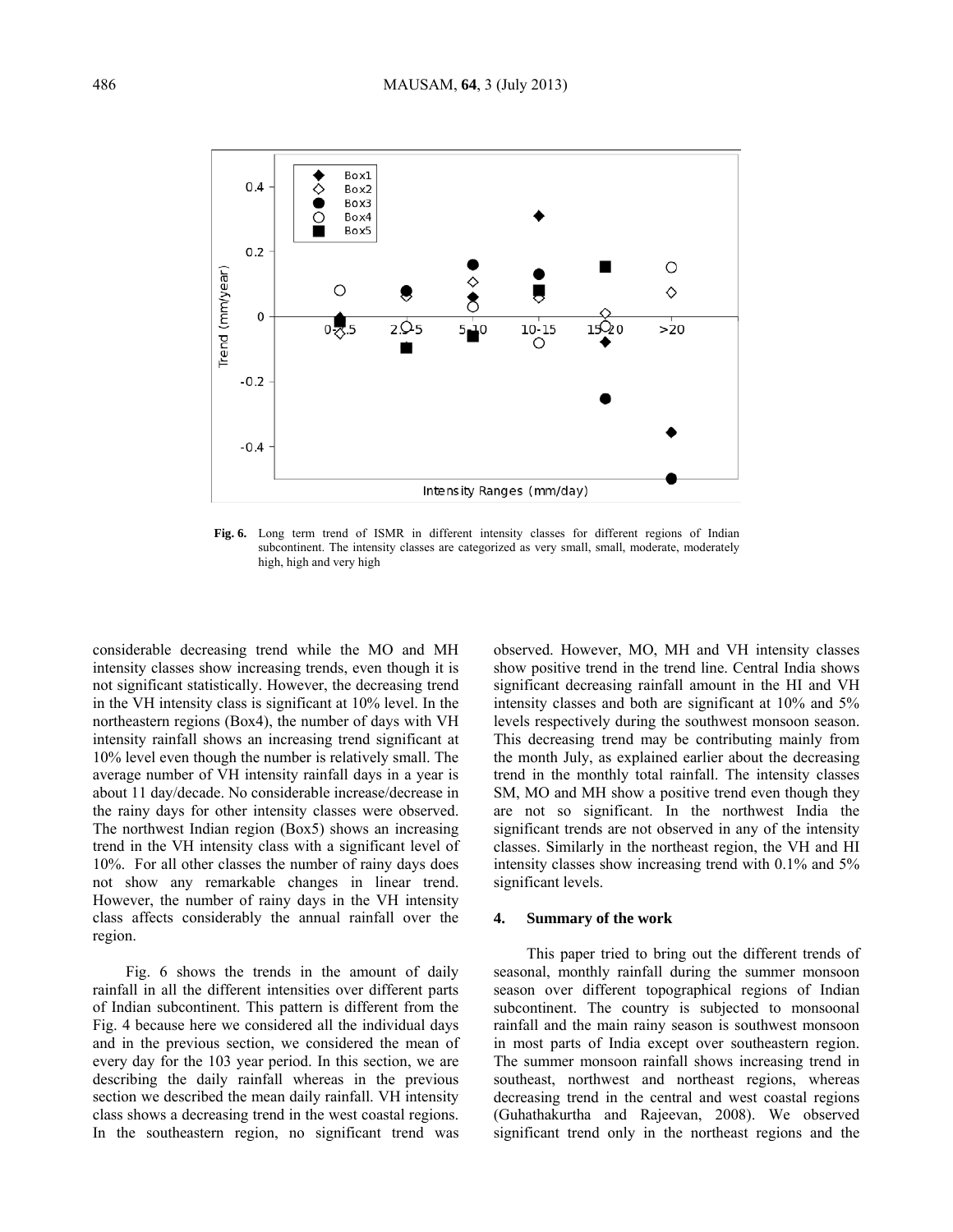trend is significant at 5% level. In the monthly scale, July rainfall shows decreasing trend over west coastal and central India with statistically significant, whereas in the northeastern region it shows increasing trend, which is significant at 0.1% level. During August, the central and west coastal regions show decreasing trend and the trend in the west coastal stations is statistically significant at 10% level.

The analysis of the mean daily rainfall shows that the trend and the intensity has some non linear relationship in certain stations, where more intense daily rainfall has been registered. In most of the zones, for low and very high intense rainfall the trends are increasing whereas for the moderate rainfall the trend is different for different regions. The number of rainy days in most of the boxes considered here are decreasing but they are increasing only in the box5 for the high and very high intensity classes. The decreasing trend is significant 5% level only in the west coastal areas. Similarly the trends in rainfall amount in different intensity classes show opposite behaviour especially for small and high intensity classes. In the central and southern regions, the trend of moderate and moderately high classes shows increasing trend. And for the high and very high intensity classes, the trend is decreasing significantly. In the northeastern region, below 10 mm/day shows a slight decreasing trend. However, above 10 mm/day rainfall shows significantly increasing trend.

#### *Acknowledgment*

The authors are thankful to Prof. B. N. Goswami, Director, Indian Institute of Tropical Meteorology for providing facilities and other required support for the work and also thankful to Cochin University of Science and Technology for providing the facilities.

#### **References**

- Ajayamohan, R. S. and Goswami, B. N., 2000, "A common spatial mode for intra-seasonal and inter-annual variation and predictability of the Indian summer monsoon", *Current Science,* **79**, 1106-1111.
- Alvi, S. M. A. and Koteswaram, P., 1985, "Time series analysis of annual rainfall over India", *Mausam,* **36**, 479-490.
- Dahale, S. D. and Puranik, P. V., 2000, "Climatology and predictability of the spatial coverage of 5-day rainfall over Indian subdivisions", *Int. J. Clim,* **20**, 443-453.
- Dhar, O. N., Rakhecha, P. R. and Kulkarni, A. K., 1982, "Fluctuations in Northeast monsoon rainfall of Tamil Nadu", *Int. J. Climatol*., **2**, 339-345.
- Goswami, B. N., Venugopal, V., Sengupta, D., Madhusoodanan, M. S. and Xavier, P. K., 2006, "Increasing trend of extreme rain events over India in a warming environment", *Science,* **314**, 1442-1445.
- Guhathakurta, P. and Rajeevan, M., 2008, "Trends in rainfall pattern over India", *Int. J. Climatol*, **28**, 1453-1469.
- Hamza, V. and Babu, C. A., 2007, "Recent changes in the rainfall trend and associated characteristics with good and bad monsoon years', *Vayu Mandal,* **33**, 105-110.
- Iwashima, I. and Yamamoto, R. A., 1993, "Statistical analysis of the extreme events: long term trend in extreme rainfall events in South Africa", *Climate Change*, **41**, 249-257.
- Jagannathan, P. and Bhalme, H. N., 1973, "Changes in the pattern of distribution of southwest monsoon rainfall over India associated with sunspots", *Mon. Wea. Rev.,* **101**, 691-700.
- Kailas, S. V. and Narasimha, R., 2000, "Quasi cycles in monsoon rainfall by wavelet analysis", *Current Science,* **78,** 592-595.
- Karl, T. R., Knight, R. W. and Plummer, N., 1995, "Trends in high frequency climate variability in the 20<sup>th</sup> century", *Nature*, 377, 217-220.
- Mason, S. J., Waylen, P. R., Mimmack, G. M., Rajaraynam, B. and Harrison, J. M., 1999, "Changes of heavy daily precipitation", *J. Meteorol. Soc. Japan*, **71**, 637-646.
- Mooley, D. A. and Parthasarathy, B., 1984, "Fluctuation in all India summer monsoon rainfall during 1871-1978", *Climate change*, **6**, 287-301.
- Pant, G. B., Rupakumar, K., Parthasarathy, B. and Borgaonkar, H. P., 1988, "Long term variability of the Indian summer monsoon and related parameters", *Adv. Atmos. Sci.,* **5**, 469-481.
- Parthasarathy, B., 1984, "Inter-annual and long term variability of Indian summer monsoon rainfall", *Proc. Indian Acad. Sci. (Earth Planet. Sci.)*, **93**, 371-385.
- Parthasarathy, B., Sontkake, N. A., Munot, A. A. and Kothawale, D. R., 1990, "Vagaries of Indian monsoon rainfall and its relationships with regional/global circulations", *Mausam*, **41**, 301-308.
- Parthasarthy, B., Munot, A. A. and Kothawale, D. R., 1994, "All-India monthly and seasonal rainfall series: 1871-1993", *Theor. Appl. Climatol.*, **49**, 217-224.
- Rajeevan, M., Bhate, J. and Jaswal, A. K., 2008, "Analysis of variability and trends of extreme rainfall events over India using 104 years of gridded daily rainfall data", *Geophys. Res. Lett.,* **35**, L18707, doi:10.1029/2008GL035143.
- Rajeevan, M., Bhate, J., Kale, J. D. and Lal, B., 2006, "High resolution daily gridded rainfall data for the Indian region: Analysis of break and active monsoon spells", *Current Science,* **91**, 296-306.
- Rakhecha, P. R. and Pisharoty, P. R., 1996, "Heavy rainfall during monsoon season: Point and spatial distribution", *Current Sci.,* **71**, 177-186.